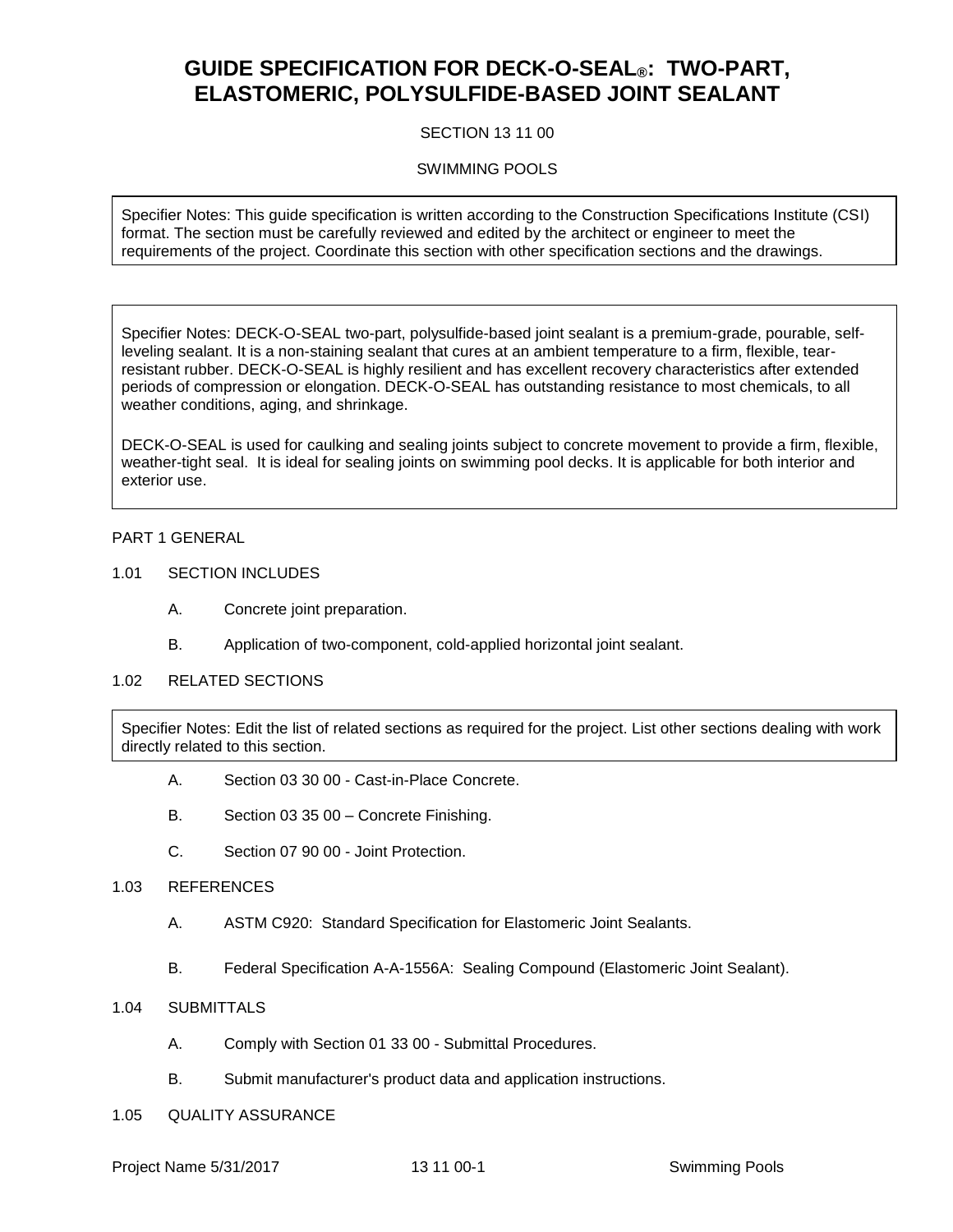- A. Installer Qualifications: Use an installer and adequate number of skilled personnel who are thoroughly trained and experienced in joint sealing application techniques.
- B. Obtain joint sealant materials and accessories from a single manufacturer regularly engaged in manufacturing the product.
- C. Provide products which comply with all state and local regulations controlling use of volatile organic compounds (VOCs).
- 1.06 DELIVERY, STORAGE, AND HANDLING
	- A. Deliver materials to site in manufacturer's original, unopened containers and packaging, with labels clearly identifying product name and manufacturer.
	- B. Store materials in a clean, cool, dry area in accordance with manufacturer's instructions.
	- C. Do not open packaging until ready to use.
	- D. Protect materials during handling and application to prevent damage or contamination.

#### 1.07 ENVIRONMENTAL REQUIREMENTS

- A. Apply sealant at temperatures between  $40^{\circ}$  F and  $122^{\circ}$  F (4 $^{\circ}$ C and 50 $^{\circ}$ C).
- B. Do not apply sealant in joints containing free water.

## PART 2 PRODUCTS

- 2.01 MANUFACTURER
	- A. W. R. MEADOWS®, INC., PO Box 338, Hampshire, Illinois 60140-0338. (800) 342-5976. (847) 683-4500. Fax (847) 683-4544. Web Site www.wrmeadows.com.

#### 2.02 MATERIALS

- A. Horizontal Joint Sealant: Pourable, two-component, cold-applied, self-leveling polysulfide based joint sealant.
	- 1. Performance Based Specification: Horizontal joint sealant shall have the following characteristics:
		- a. Consistency: Liquid, Self-Leveling.
		- b. Application time (77° F 50% RH): 1 hour.
		- c. Tack-Free Time: 4 hours.
		- d. Linear Shrinkage: Negligible.
		- e. Shore Hardness: Shore A 20 ± 5.
		- f. Tensile Strength: 125 200 psi. (862 1379 KPa)
		- g. Elongation: 500%.
		- h. Peel Adhesion (ASTM C794): 20 lb./in. min. (357 g/mm).
	- 2. Proprietary Based Specification: DECK-O-SEAL Two-Part, Elastomeric, Polysulfide Based Joint Sealant manufactured by W. R. MEADOWS.

## 2.03 ACCESSORIES

- A. Backer Rod: KOOL-ROD™ or CERA-ROD™ manufactured by W.R. MEADOWS.
- B. Joint Filler: CERAMAR® manufactured by W. R. MEADOWS.
- C. Primer System: P/G PRIMER manufactured by W. R. MEADOWS.

#### PART 3 EXECUTION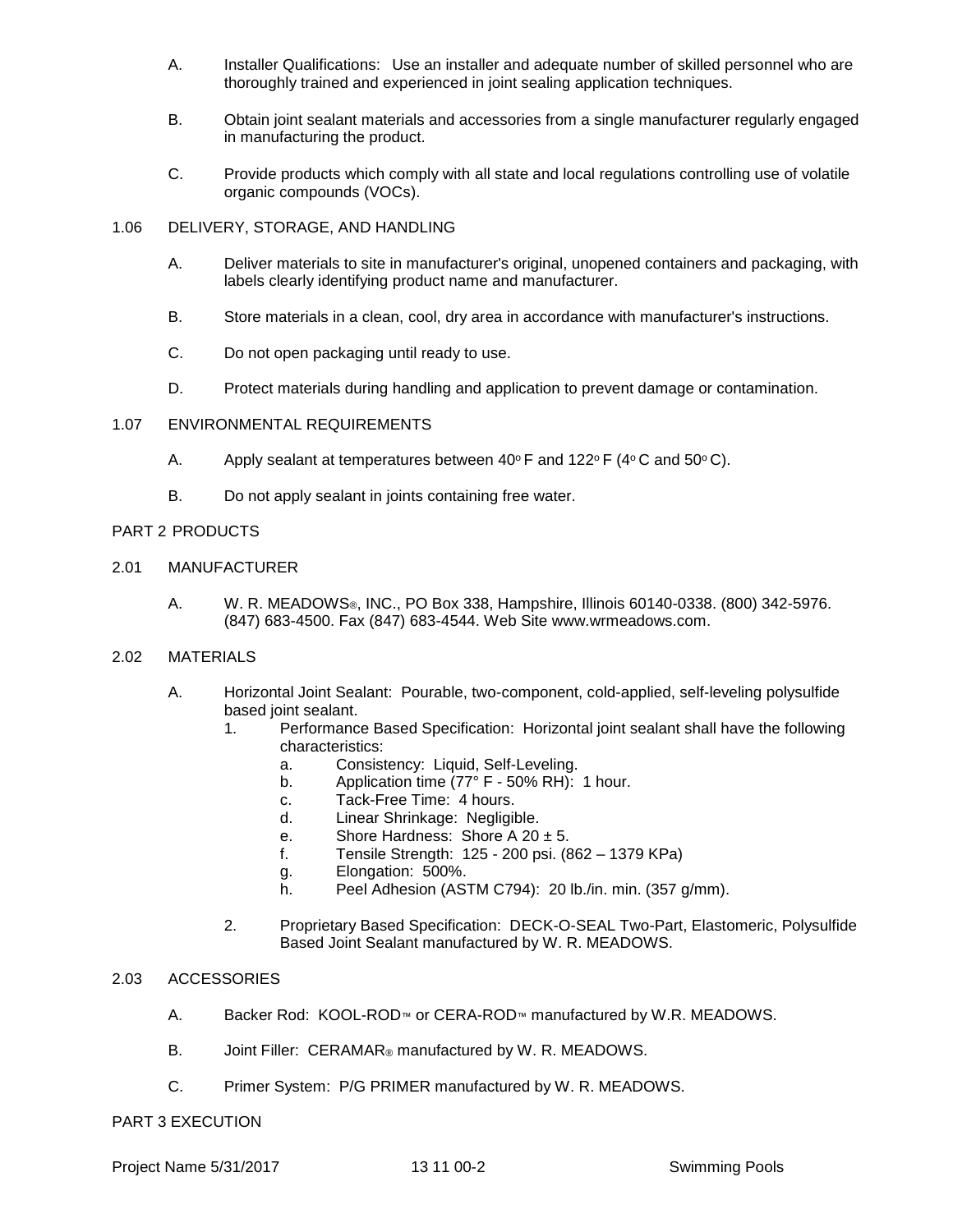#### 3.01 EXAMINATION

- A. Examine areas to receive joint sealant. Notify consultant if surfaces are not acceptable. Do not begin joint preparation or sealant application until unacceptable conditions have been corrected.
- B. Ensure accessory materials are compatible with joint sealant and approved by membrane manufacturer.
- C. Ensure joint sealant is not in direct contact with asphaltic concrete pavements or asphaltic joint fillers.

## 3.02 JOINT PREPARATION

- A. Ensure proper joint design practices are followed.
- B. Remove foreign substances, incompressibles, and free water from joint opening.
- C. Concrete joints must be clean and dry.
- D. Dust, dirt, and laitance should be removed prior to application.
- E. Install backer rod or joint filler to control depth of joint sealant.
- F. Protect adjacent surfaces not designated to receive joint sealant.

## 3.03 PRIMING

Specifier Notes: DECK-O-SEAL GUN GRADE adheres well to unprimed concrete; however, P/G PRIMER is recommended for optimum adhesion. P/G PRIMER is *required* for all joints subjected to hydrostatic pressure, submerged underwater, and/or joints over 1" in width.

- A. Mix all material in both containers.
- B. Pour part A into part B and mix thoroughly with a clean wooden or metal paddle for approximately 3 - 4 minutes.
- C. Scrape container sides and bottom for complete integration.
- D. Apply primer system to properly prepared joint surfaces by brush, depositing a light, continuous film.
- E. Apply an additional coat to very soft, porous surfaces.
- F. Allow primer to become tacky to the touch prior to application of the joint sealant.

#### 3.04 APPLICATION

- A. Mix the setting agent and base components separately using a wooden paddle or slow speed drill and flat blade paddle in accordance with manufacturer's instructions.
- B. Pour setting agent into base and mix slowly.
- C. Scrape material from sides and bottom until joint sealant is a uniform color.
- D. Continue mixing for a minimum of 10 minutes.
- E. Apply joint sealant in accordance with manufacturer's instructions.